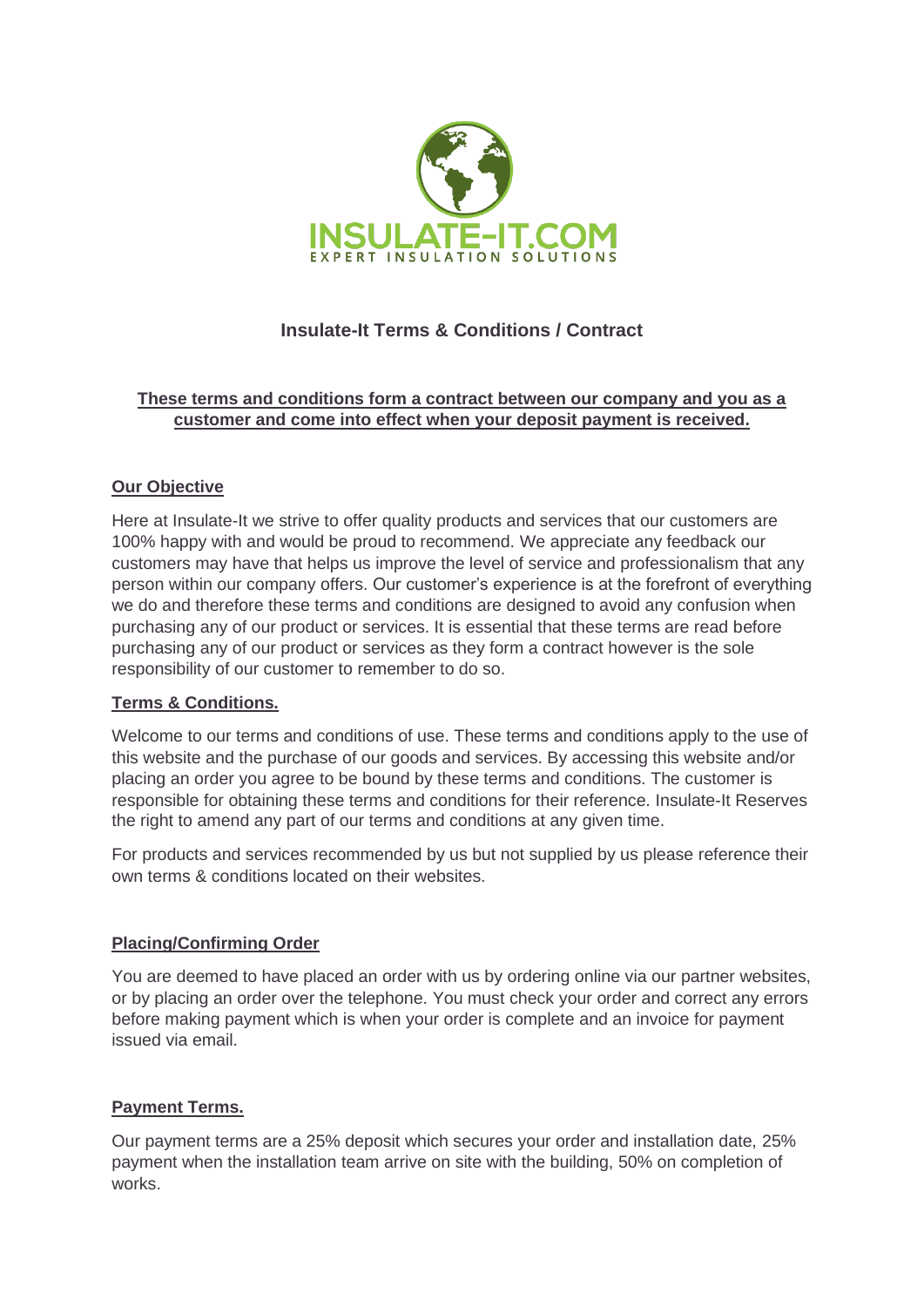We will not carry out any work on site until the 50% payment is received.

We are a VAT registered company and all our prices are plus VAT.

# **Returns & Cancellations.**

You may return any product that we supply within 14 days of delivery if the following applies:

- 1. 100% of the goods are in the exact same condition as the moment of delivery.
- 2. No work on the installation of the product has been commenced, whether by yourself of our installation team.
- 3. The product is a standard design, meaning the design has not been modified from a standard design of building, if not then then you are not entitled to return the product or a refund.

If you do wish to return your product, you will be responsible for the cost of doing so.

If you wish to cancel after our team have travelled to site, a service charge of £350 plus vat will apply.

The customer may cancel an order and receive a refund up to 35 calendar days before the scheduled base installation date. For avoidance of doubt, the scheduled installation date is the week commencing date indicated on the most recent invoice or communication emails. A cancellation fee of £350 will be retained as once deposit is received as the order is put into full production.

The company reserves the right to cancel an order at any time, for any reason. In the event of Eco Garden Studios cancelling an order, a full refund will be given to the customer.

### **Validity of guarantee**

The product build instructions which are supplied with each building should be adhered to comply with the conditions of the guarantee. If any part of pre-treated timber is cut, notched or drilled then an approved cut-end treatment should be applied to comply with the conditions of the guarantee. A suitable timber treatment should be applied to dip treated products at the time of first build and then applied every 12 months to maintain the appearance of the timber and to comply with the conditions of the guarantee. Pressure treated products are treated at our supplier's facility prior to delivery so do not require treating, however, should you choose to treat you can. The application and/or mixing guidelines provided by the manufacturer of the timber treatment should be followed. The guarantee period is 12 months and invalid if:

1. If the building has been customised or modified in any way. 2. The person claiming is not the original purchaser of the building. 3. The building has not been treated annually or as per the treatment manufacturers. 4. The building has not been erected on a suitable sized flat, solid level concrete / slab base or placed on pressure treated bearers and it is found to be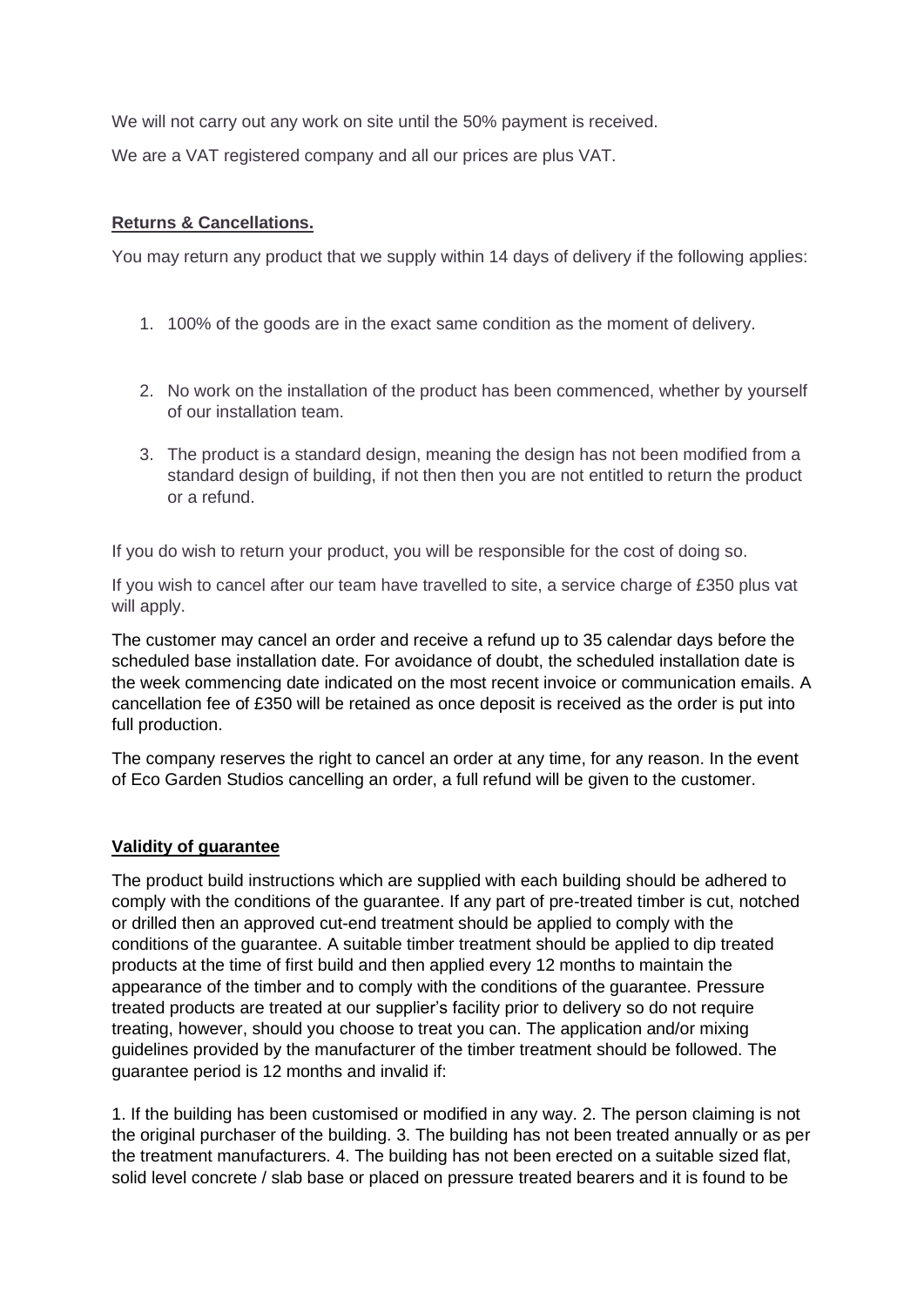water/moisture is rising from the base. 5. The building has not been erected, fitted or installed correctly. 6. In cases of general wear and tear, misuse or by third party damage. 7. The building is or has been placed in a position which can allow moisture to penetrate the timber. 8. Any material that is OSB (Oriented strand board) This must be protected from weather as is not a waterproof material. 9. This warranty does not cover any modifications to any building, damage to these adjustments will not be covered by Insulate-it.com. This includes but is not limited to electrical adaptations, use of furniture/personal items inside the building or any exterior adaptations. The consumer will be liable for any removal and replacement of adaptations in any warranty claim.

Any claims on faults upon inspection of the delivery of your building must be reported immediately before completion of the building assembly to allow the replacement of parts or any missing items to be arranged to remedy any issues. The building must also be checked regularly for debris and general maintenance made of the location. Any external changes around the buildings location must be kept within the guidelines as this could cause damage to the building.

### **Our Products.**

The company website, brochure and any elevation drawings serve as a guide only and do not form part of any contract.

The colours in the brochure / photos / videos must be taken as a guide and may not represent the true colours seen with the naked eye.

The company make every effort to be as accurate as possible however precise measurements & colours indicated on our website, in our brochures and on any order documentation are subject to reasonable levels of tolerance.

The company reserves the right to alter specifications without prior notice. Changes to product specification are rare and reasons for doing so may include, but are not limited to, improving general quality or efficiency of the product, because the material is no longer available to the company or for drastic changes in material costs. The company will always endeavour to inform the customer when any significant specifications are to be amended.

#### **Product Maintenance.**

Wood is a natural material and carries unique characteristics. This results in no two pieces being the same in appearance.

Whilst we endeavour to make sure all sections are as equal to one another as possible, it's inevitable there may be misalignment from time to time. This is normally caused by thermal expansion/contraction and with the panels made in different batches, this cannot be remedied. In action to this, we supply cover strips which take the eye away from cladding that doesn't match perfectly.

We use shiplap design to deter water away from the building and allow for the expansion and contraction of wood. This also helps prevent wooden panels from warping, bowing and splitting. Whilst water should not enter the building, we cannot 100% guarantee this within the movement of the material. Therefore, it is recommended that guttering is fitted at the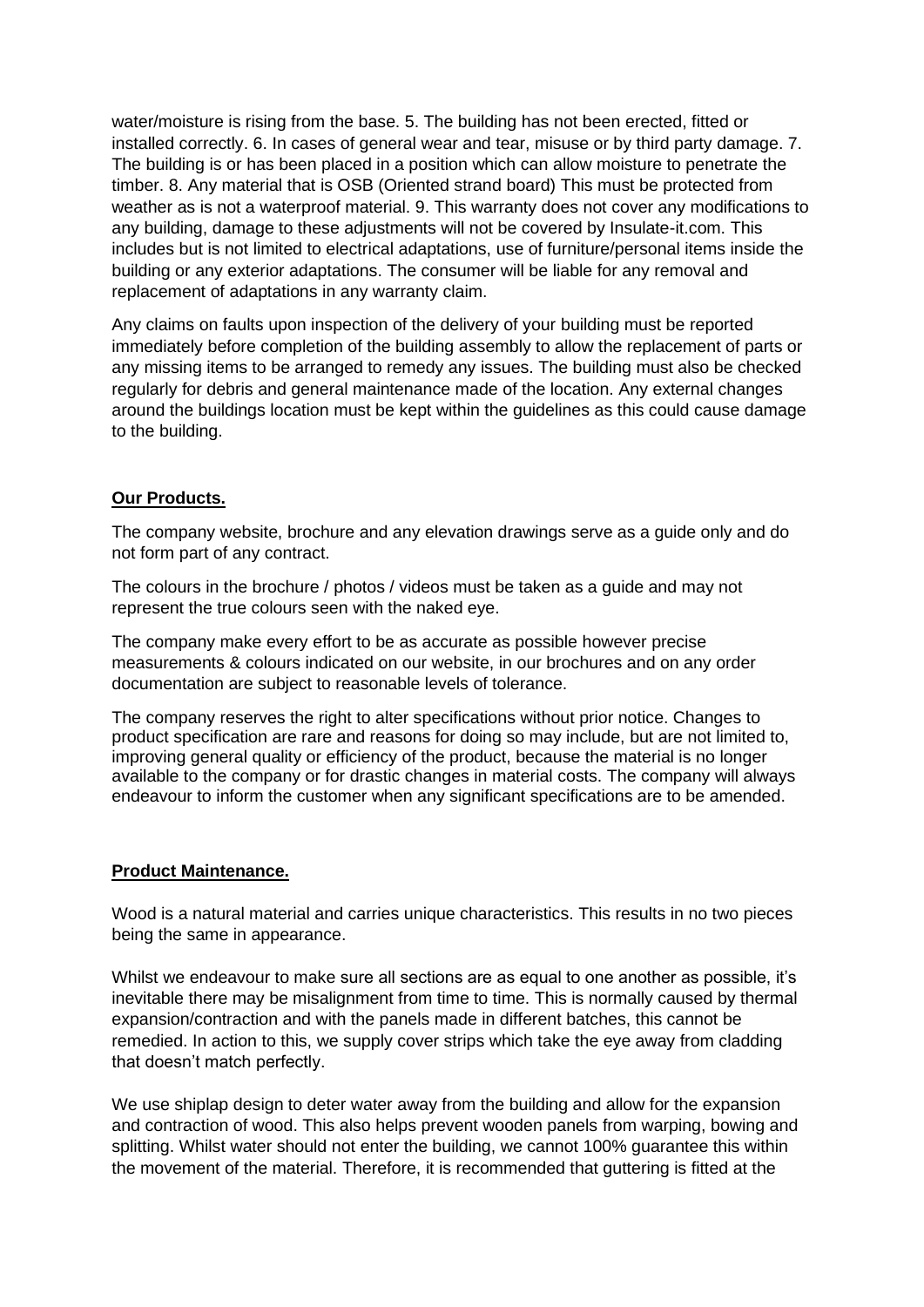stage of assembly to further reduce this. Please note that our standard buildings do not include a gutter as this will cause water pooling.

Wood may contain knots and other small details in which are formed throughout the life of the product. These are simply aesthetic and will not affect the structure of the building in any way. These can simply be filled with an expandable filler purchased from a DIY store. You will find that this settles after the first few years as the movement of the material will become less frequent as it adapts to the elements.

Wood being a natural material is subject to thermal movement. Whilst we endeavour to make sure all this happens as little as possible, we ensure that there is always enough movement to allow for thermal expansion around the panels, this stops panels expanding and splitting or bowing. We do not advertise the building as watertight but if this is required, you would need to use an expandable wood filler, this will still allow the expansion whilst keeping the water out. These products can be sourced from any local DIY store.

Door adjustments are not covered under Insulate-it.com guarantee and may be required during time to time. This is simply due to the expansion and contraction of the material during seasons however over time this will settle.

Colour tones can vary across panels. These are batch produced and sometimes different batches will be used in orders. Colour will not affect the construction of the building and over time panels will all fade to the same colour during various weather conditions. Standard treated buildings require painting once received within 6 months.

Warping, cracking or splitting is not covered by any Insulate-It guarantee. Warping/ cracking or splitting of timber can occur with the product being a natural material. Various remedies are available in DIY stores to prevent/ Rectify these qualities.

The pressure treatment process offered by our supplier is a long-life protection against rot and decay and is not a weatherproof system. Your garden building will require protection from UV light and water penetration; therefore, no further preservative treatment is required. We do recommend that a weatherproof coating is applied as soon as possible but no later than 12 weeks after installation and then at regular intervals to increase the life of the building. Please follow the manufacturer's recommendations as to when to apply the product.

Wood is a natural product and susceptible to changes in the external environment. Extremes of temperature or weather conditions will cause a reaction in the timber. Sawn timber and machine-rounded items may split. This will not affect the structural strength of the wood or the product guarantee.

#### **Scheduled Dates.**

The company will always try to honour the estimated delivery/installation date, 98% of our buildings are delivered and installed within the estimated time. However, we cannot guarantee the installation date and cannot be held responsible for postponement or delay outside of our control, this may include but is not limited to extreme weather conditions, access difficulties, parking, traffic.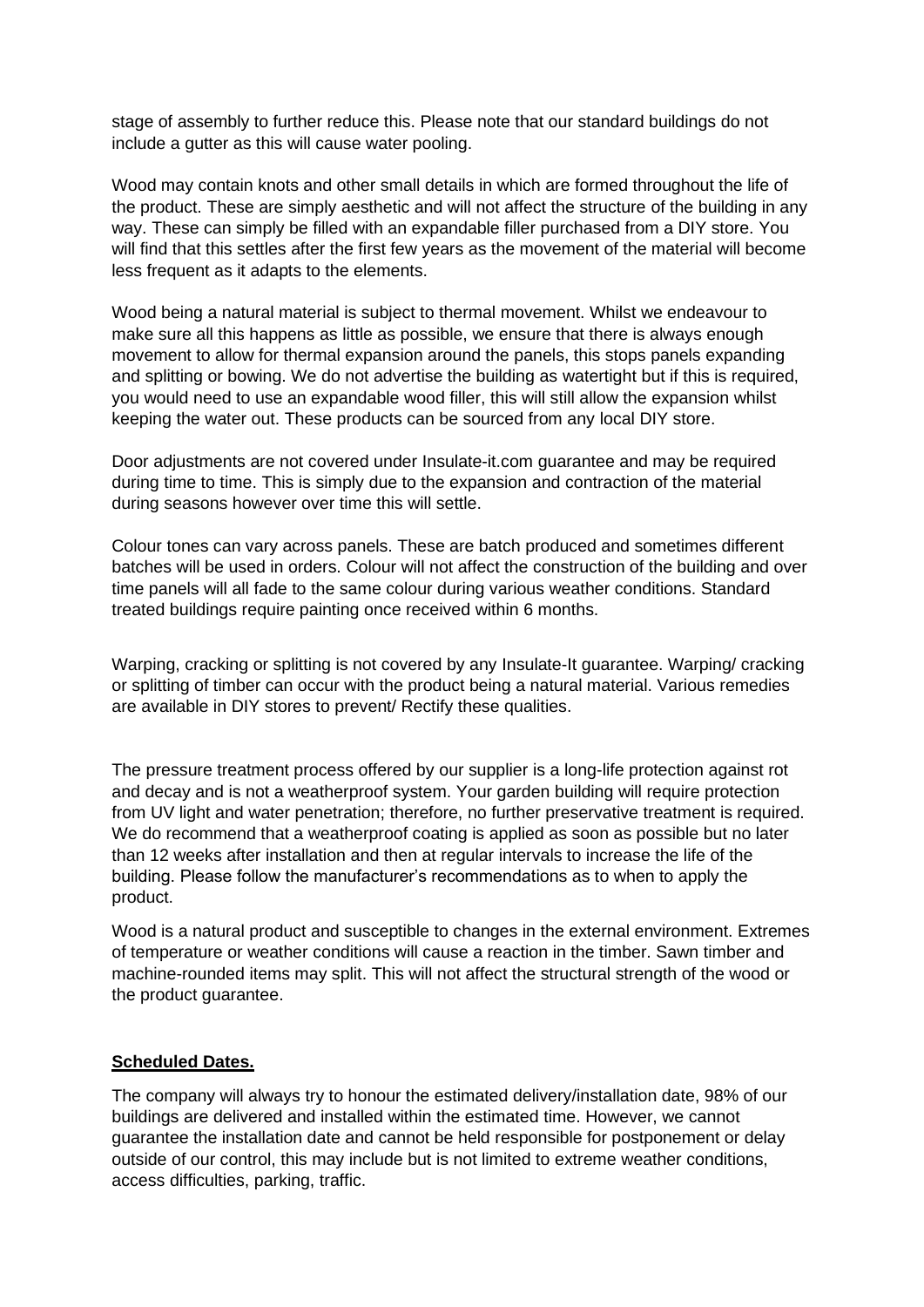The company cannot be held liable for any loss, damages, charges or expenses incurred by the customer as the direct or indirect result of any delay in the delivery, installation or completion of an order. The company will not be held financially liable for return visits that may be required for any rectification works to the building.

Any time frames given to the customer to suggest the duration of an installation are an estimate only and do not form part of any contract. The company will not guarantee to complete the installation of a building by any specified date or time.

If the customer postpones/delays the installation of the base or building for any reason after payment of the deposit has been made, the following penalties will be immediately incurred;

- Within 35-15 days of the scheduled base installation date: 25% of the total sales price
- Within 14 days of the scheduled base installation date: 40% of the total sales price
- Within 7 days of the scheduled base installation date: 50% of the total sales price.

### **Work On Site.**

The customer is responsible for clearing and preparing the site for installation unless agreed prior to installation and stated on the quotation / invoice.

The customer is responsible for providing all necessary parking permits, access and permissions in advance of the base and building installation dates. Access to electricity and water is required on site.

If the customer has arranged their own concrete base, this must be 100% level.

A clearance of 500mm minimum is required in addition to the external dimensions to allow construction and maintenance.

Failure to complete the necessary preparations may result in a delay or, in certain circumstances, cancellation of the installation schedule. A minimum charge of £500 will be incurred if the customer has not carried out the necessary preparations as per above.

The company will not deliver or install products through domestic buildings, over fences or other obstacles without prior consultation and written agreement.

Whilst every care is taken to avoid any damage to the Customer's property, Green Retreats cannot be held liable for unavoidable damage caused by the installation teams. The Customer accepts that some damage may be unavoidable, especially to access routes and the surrounding working areas.

We strongly recommend that garden landscaping is completed after the building has been installed to avoid any incidental damage.

The company will install materials, fittings or appliances supplied by the customer on a good will basis only. The company will not be held liable for any damage to such items. No additional items will be fitted/installed unless agreed in writing on the Sales Order prior to the team visiting site.

The company reserves the right to withdraw its employees or designated contractors from site where they deem the working conditions to be unsafe in accordance with current Health and Safety Regulations. In such cases the company will discuss any necessary changes to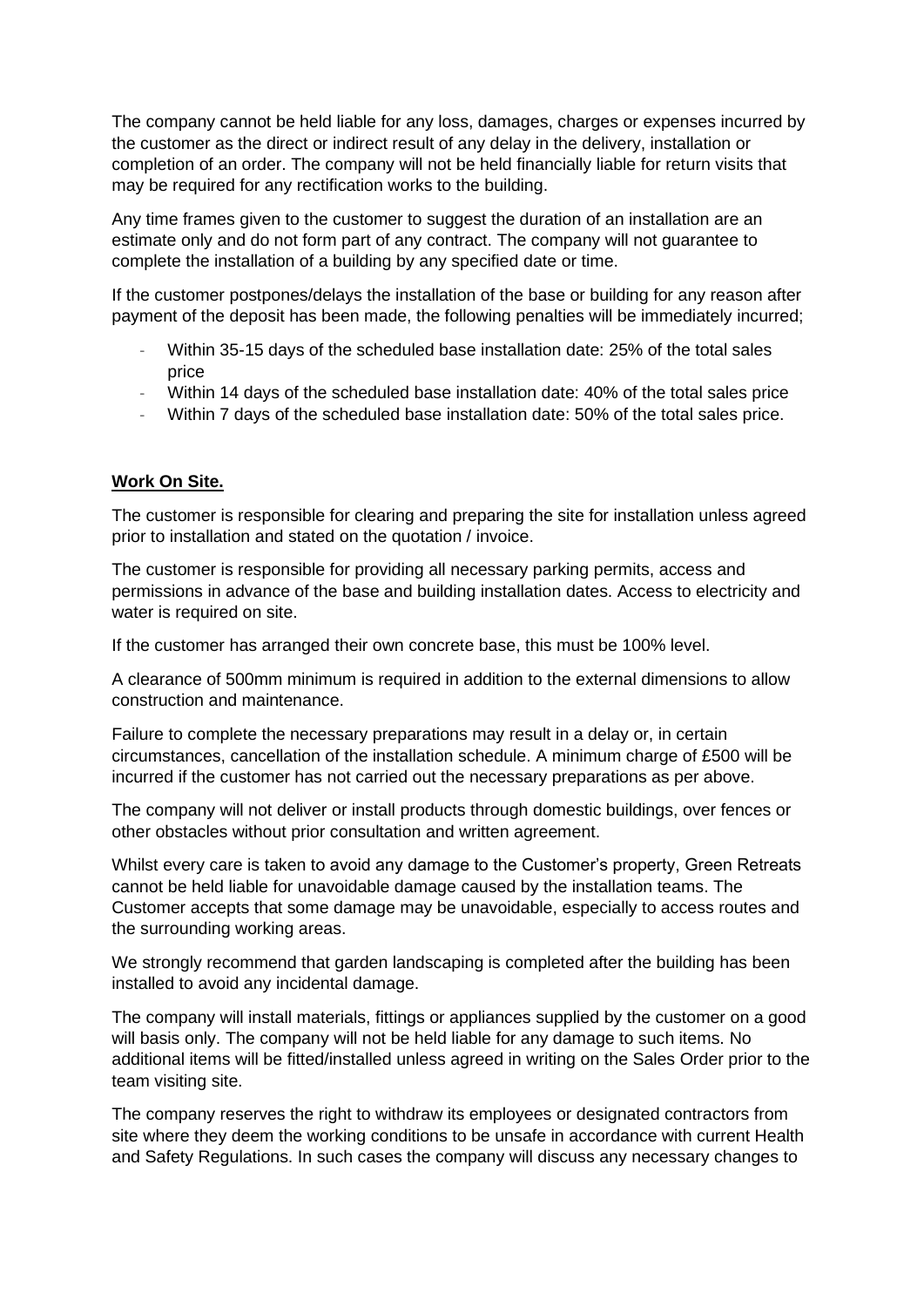the working environment/conditions with the customer which must be carried out before works can continue.

The design consultation completed at the time of sale is a visual inspection only and the company cannot be held liable should any underground obstruction be discovered on commencement of works.

The company reserves the right to cancel or postpone any works should unforeseen circumstances arise that affect the company's ability to fulfil an order. In the event that the company cancel the total installation of an order a full refund will be given to the customer, unless it is found that such unforeseen circumstances have been directly caused by the customer.

### **Bases.**

The customer must be present on the base date and is responsible for confirming the location of the base prior to construction. Once this position has been confirmed and base constructed the position cannot be changed. The customer should consider any areas surrounding the building that may be obstructed or restrict access to openings on or around the garden room.

If an existing base has been used e.g. concrete slab, Our company cannot be held liable for subsidence or settlement issues.

Spoils created by the base team will not be removed from site unless agreed in writing prior to the works commencing.

The Company will not be held liable for any issues with regards to the height of the building if the customer has not levelled the site/ground in accordance with the Site Preparation Notes / verbal agreement with the customer.

The company will not beheld liable for any damaged pipework or sewage as a result of drilling base post.

If the customer is not present, the installation team will position the base as they see best suitable and leave a minimum of 500mm around the parameter of the proposed building.

### **Force Majeure.**

Force majeure is defined as any cause to our buildings deemed beyond our control. This is including but is not limited to act of God, War, Terrorism, Flood, Weather, Explosion, Natural catastrophes, Civil/military disturbances, Strikes and theft. We will not be held liable or responsible for any failure or delay in our terms and conditions if said cause is due to Force Majeure.

### **Planning Permission & Building Regulations.**